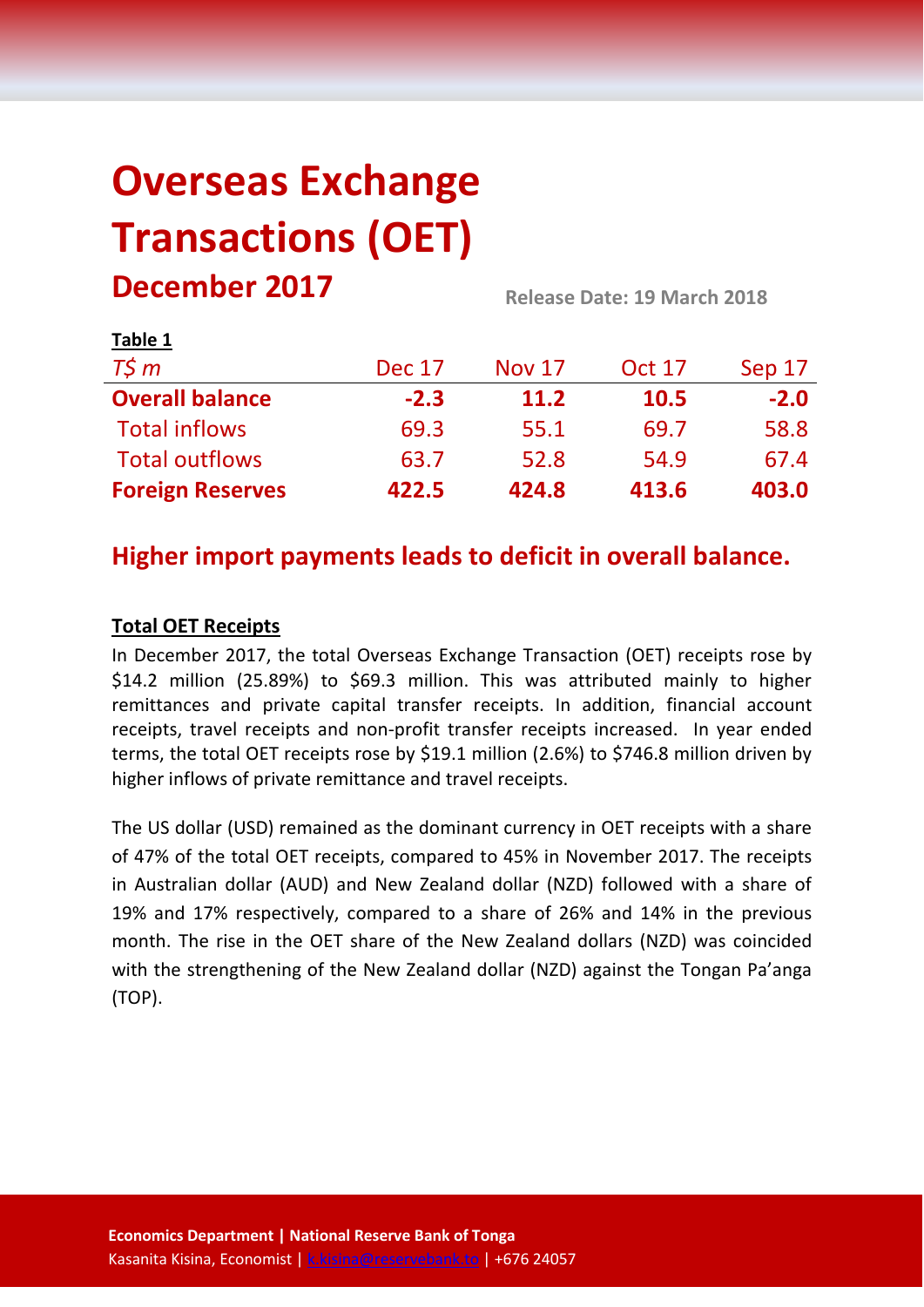#### **Current Account Receipts**

In December 2017, current account receipts slightly rose by \$3.0 million (6.1%) to \$51.7 million. This was mainly driven by higher private remittances, supported by higher travel and non-profit transfer receipts. In year ended terms, current account receipts rose by \$29.4 million (5.0%) to \$616.0 million, driven mainly by higher private transfer and travel receipts. Current account receipts accounted for 75% of the total OET receipts in December 2017.

Service receipts rose over the month by \$2.6 million (24.0%) to \$13.3 million. This was driven by a \$3.2 million rise in travel receipts particularly personal travels. The receipts from other services however declined, particularly telecommunication services. Over the year, service receipts rose by \$20.3 million (12.7%) to \$180.1 million, of which 62.7% were from travel receipts and the remaining 37.3% were from the other services.

Transfer receipts also rose by \$2.0 million (6.0%) to \$35.8 million. Both private and non-profit transfer receipts rose over the month by \$5.7 million and \$3.2 million respectively. Higher private remittance receipts were mostly family supports during the Christmas & festive season whereas receipts for non-profit organisations were mostly assistance for schools and churches. Official transfer receipts on the other hand, fell by \$5.7 million mainly Government grants. Transfer receipts accounted for 52%





of the total OET receipts. In year ended terms, total transfer receipts rose by \$12.6 million (3.3%) to \$396.4 million, driven by higher private transfers, particularly receipts for family support.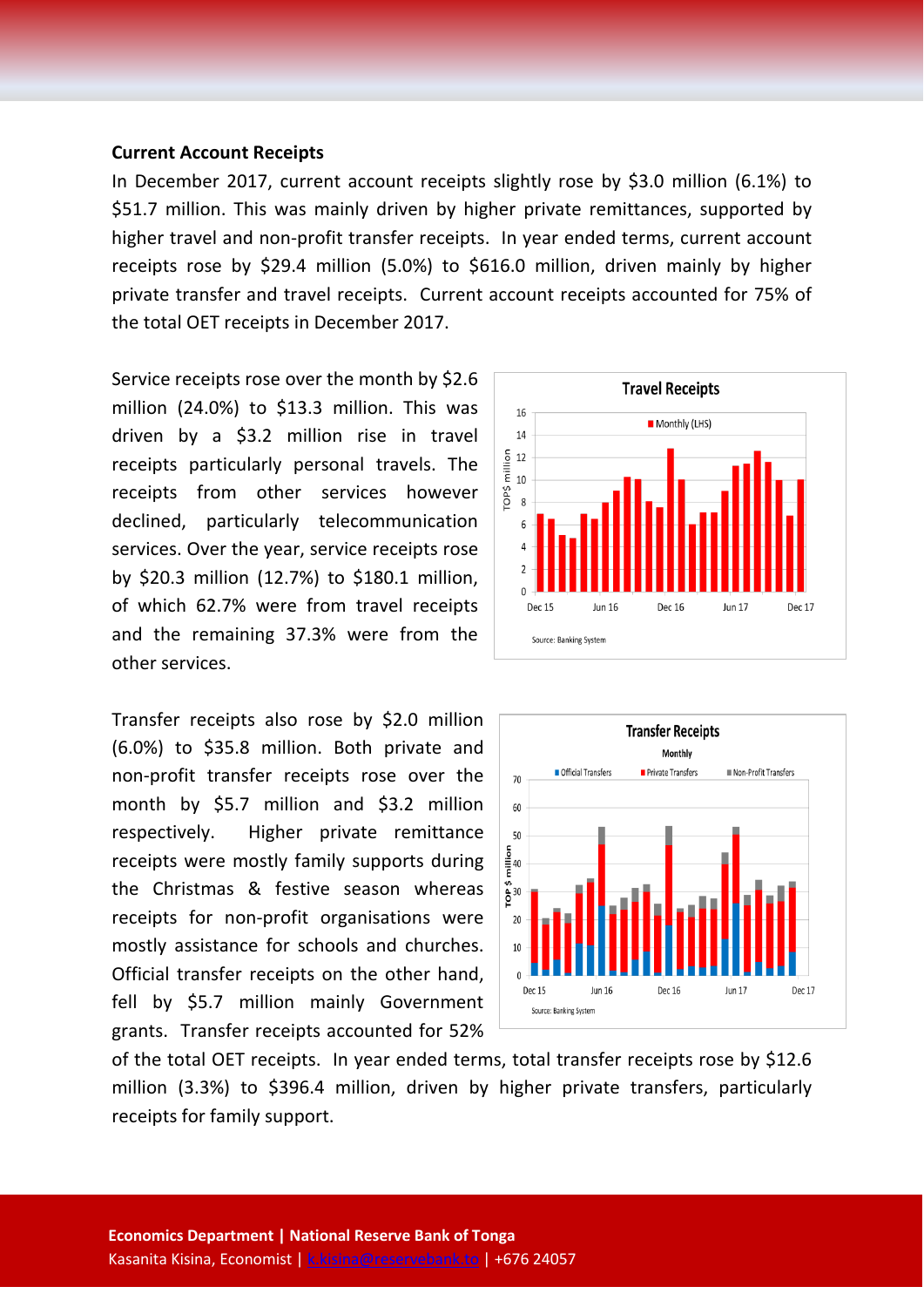Primary income receipts slightly rose by \$0.2 million over the month, due mainly to higher receipts of wages of residents working overseas. In year ended terms, receipts fell by \$4.4 million due to lower receipts of wages of residents working overseas.

On the other hand, the export proceeds declined over the month by \$1.8 million, due mainly to lower receipts from agricultural exports, indicating the end of squash season. Other export proceeds supported the trend while marine export proceeds was slightly increase over the month. Over the year, the total export proceeds slightly rose by \$0.9 million, mainly other exports.



#### **Financial Account & Capital Account Receipts**

Both Financial account receipts and Capital account receipts rose over the month of December 2017 by \$3.9 million and \$7.3 million respectively. Higher interbank transfers drove the rise in financial account while higher private grants for investment projects or capital expenditures drove the increase in capital account receipts. These bring out a total of \$7.9 million for the financial account and \$9.7 million for the capital account. In year ended terms, financial account receipts declined by \$32.1 million to \$83.9 million while the receipts on the capital account rose by \$21.8 million to \$47.0 million.

#### **Total OET Payments**

In December 2017, the total OET payments rose by \$10.9 million (20.6%) to \$63.7 million, primarily due to import payments. In year ended term, total OET payments rose by \$69.0 million (11.3%) to \$679.7 million, again driven by higher import payments, particularly for wholesale & retail goods.

The USD remained the top currency for OET payments, despite the decline in its share from 58% in November to 53% this month. The payments in NZD and FJD followed with a share of 25% and 11% respectively.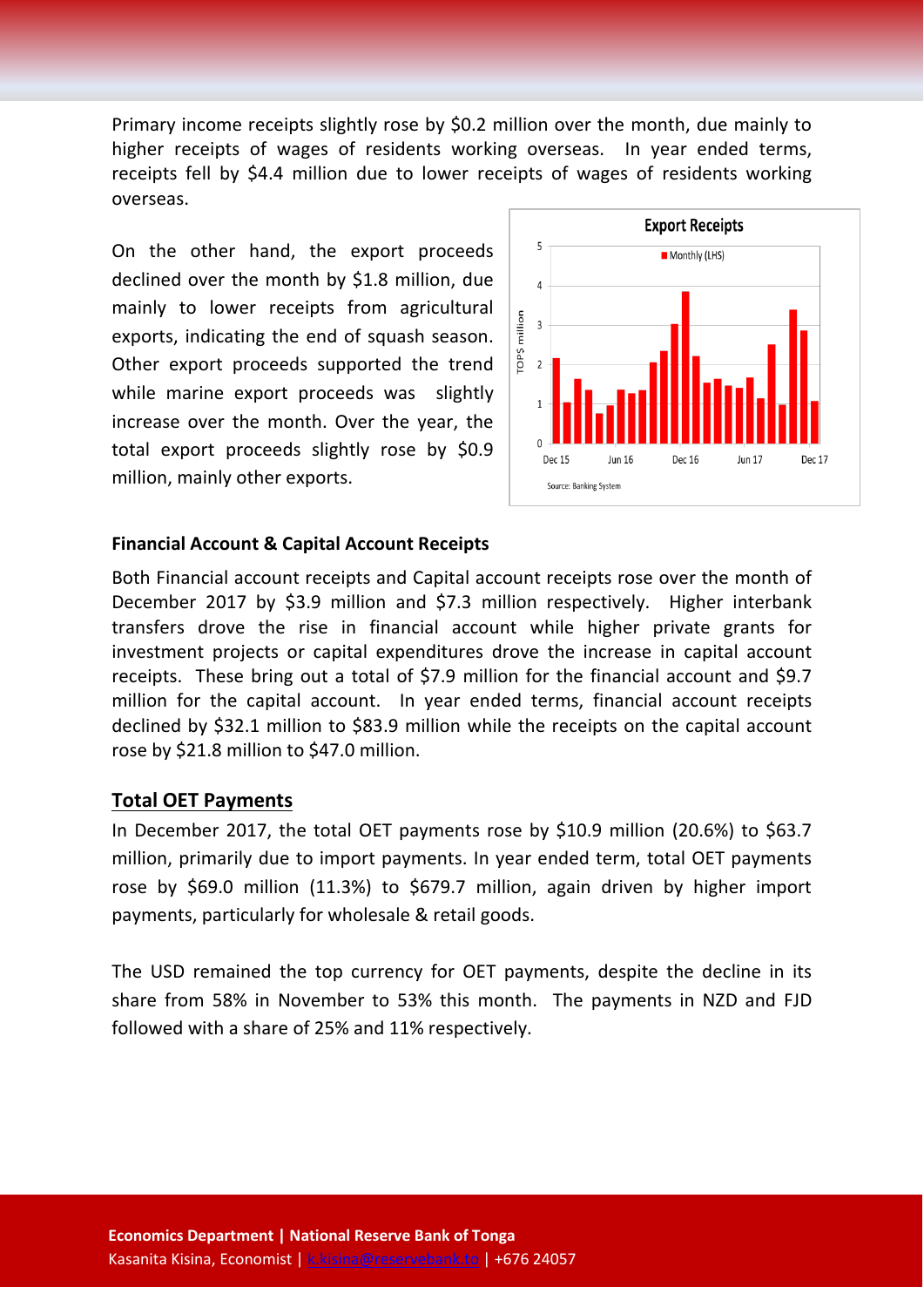#### **Current Account Payments**

Current account payments rose over the month by \$9.0 million (18.0%) to \$58.9 million, driven mainly by higher import payments and supported also by the slight increase in service receipts. Both primary income payments and transfer payments declined over the month. Over the year, the total current account payments rose by \$69.0 million (11.3%) to \$679.7 million, due to higher import and primary income payments. Current account payments accounted for 92.9% of the total OET payments.

Total import payments rose by \$10.8 million from \$26.5 million last month to \$37.3 million. All categories of import payments rose with wholesale & retail goods payments rose the most by \$5.8 million. Payments for imports of oil followed with a rise of \$3.8 million and Government import payments also rose by \$0.8 million. Both construction and motor vehicle imports rose by \$0.2 million and \$0.1



million respectively. Over the year, total import payments rose by \$43.7 million to \$388.7 million, driven mainly by higher wholesale & retail import payments which rose by \$76.0 million. This coincided with the rise in container registrations over the year by 13.3%.

Service payments slightly rose over the month by \$2.8 million to \$15.8 million, reflecting higher payments of professional, management consulting and other business services. In year ended terms, service payments rose by 7.7% to \$147.4 million due to higher sea freight payments.

On the other hand, transfer payments declined by \$4.0 million (42.3%) to \$5.4 million. Both official and non-profit transfer payments fell by \$4.1 million and \$0.1 million respectively while private payments slightly rose over the month by \$0.2 million. In year ended terms, total transfer payments declined by \$3.3 million, due to lower private transfer payments particularly gifts sent to families and relatives abroad. This outweighed the higher official and non-profit transfer payments.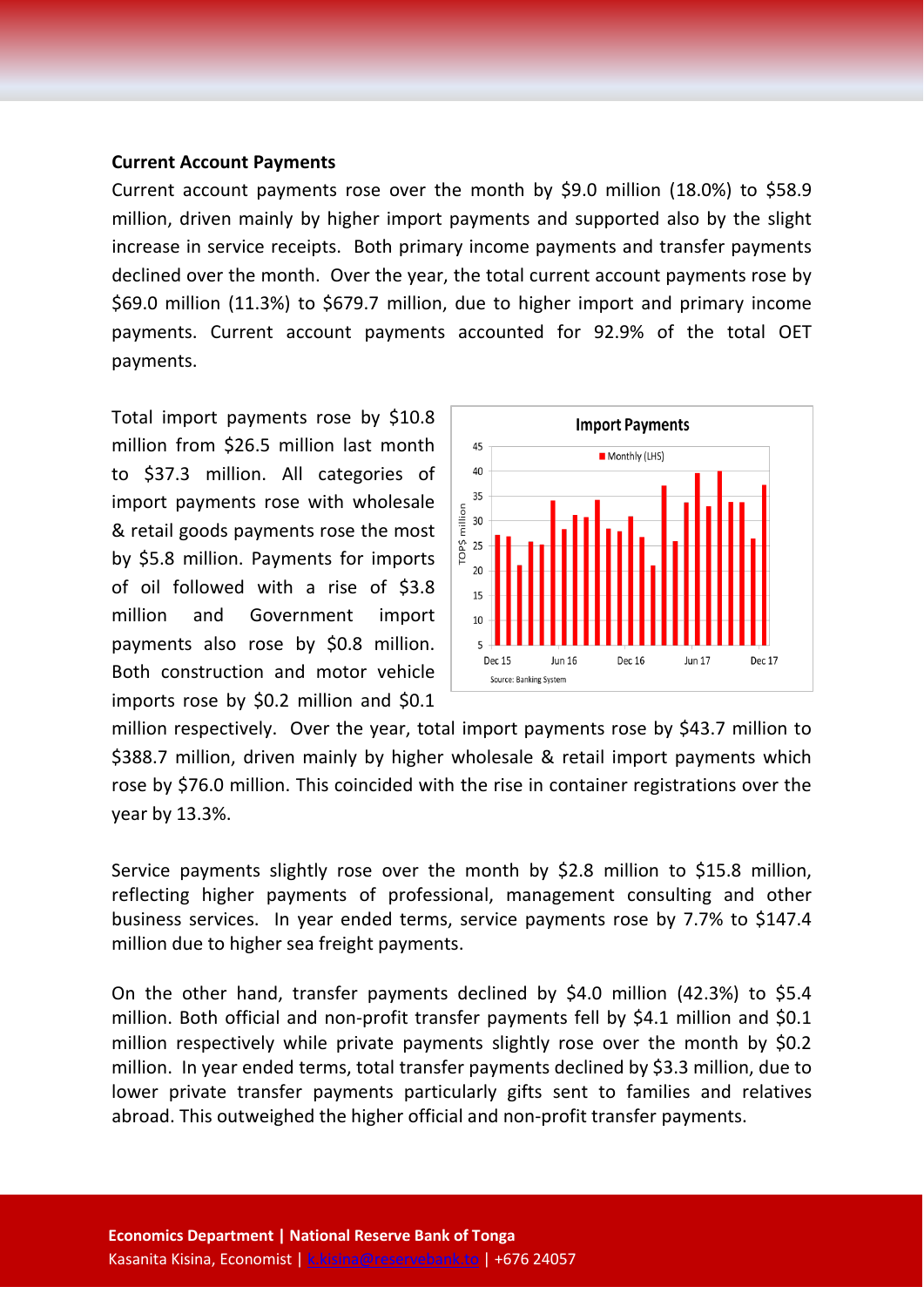Primary income payments slightly fell by \$0.6 million over the month however rose by \$10.9 million (44.9%) to \$35.1 million in year ended terms. Payments of dividend explained both the monthly and yearly movements.

#### **Capital & Financial Account Payments**

Financial account payments for the month of December 2017 slightly fell by \$0.3 million to \$2.3 million, mainly due to lower direct investment payments. Other investment payments on the other hand slightly rose by \$0.7 million while portfolio investment continued to record no payments in December 2017. Capital account payments rose over the month by \$2.2 million due to rise in private capital transfer payments whereas official capital transfer payments continued to record no payments. Over the year to December 2017, financial account payments rose by \$6.6 million to \$45.4 million and capital account payments slightly rose by \$0.6 million to \$3.2 million.

#### **Overall Balance & Foreign reserves**

The balance of Overseas Exchange Transactions recorded a deficit of \$2.3 million for the month of December 2017, declining from a surplus of \$11.2 million in November 2017. This contributed to the decline in the official foreign reserves to \$422.5 million in December 20[1](#page-4-0)7, sufficient to cover  $7.7<sup>1</sup>$ months of imports, which is well above the



Reserve Bank's minimum range of 3-4 months of imports.

The foreign reserves is anticipated to remain comfortably above the minimum range of  $3 - 4$ months of imports cover, supported by expected higher receipts of remittance and anticipated Government receipts of budget support and grant funds from development partners. This will be partly offset by the projected rise in import payments.



<span id="page-4-0"></span> $1$  Method of calculation changed in February 2017 to include imports of both goods and services (previous method used imports of goods only)